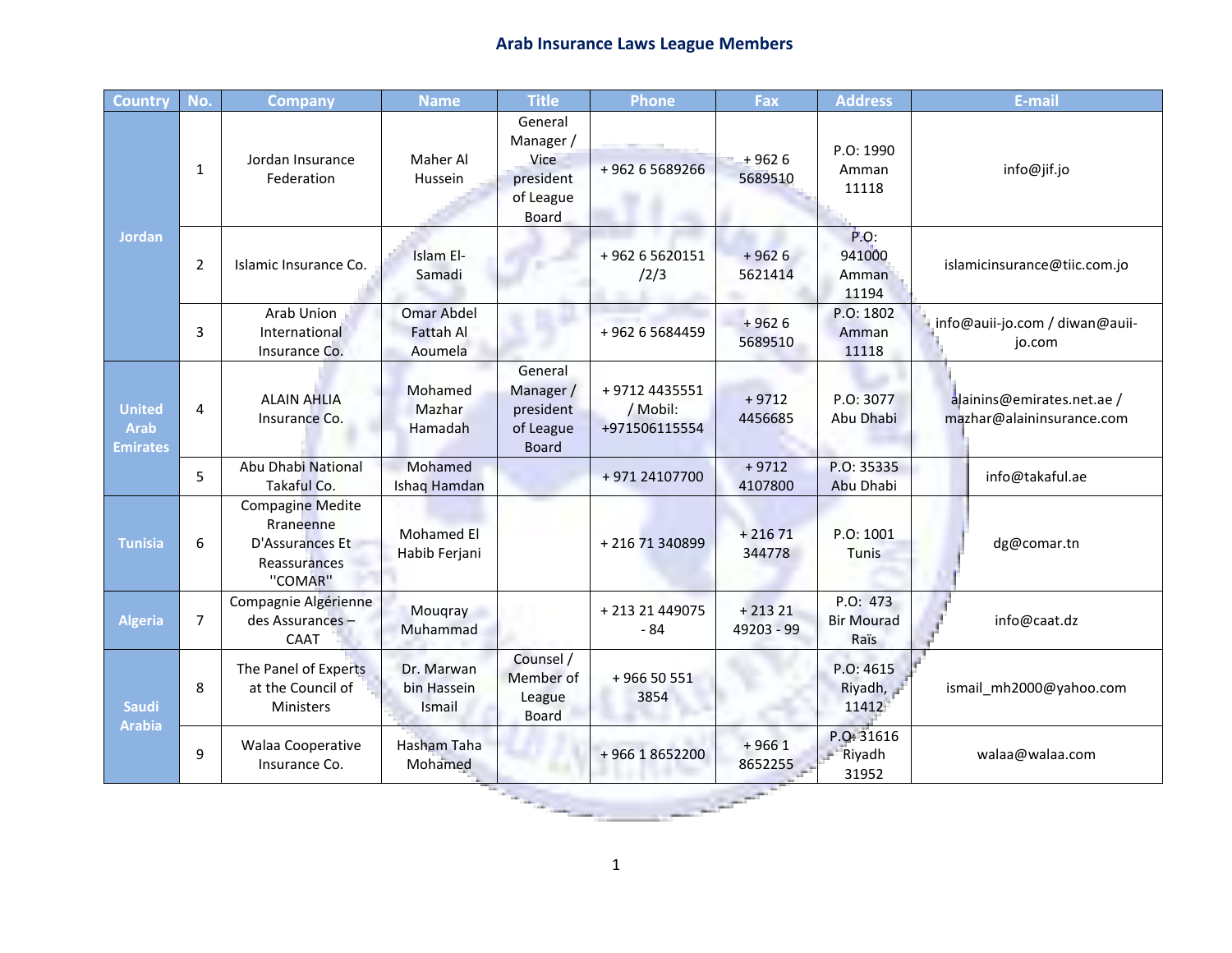| Country                             | No. | <b>Company</b>                                  | <b>Name</b>                             | <b>Title</b>                                              | <b>Phone</b>          | Fax                 | <b>Address</b>                      | E-mail                                                        |
|-------------------------------------|-----|-------------------------------------------------|-----------------------------------------|-----------------------------------------------------------|-----------------------|---------------------|-------------------------------------|---------------------------------------------------------------|
| <b>Cont. Saudi</b><br><b>Arabia</b> | 10  | Arabian Shield<br>Cooperative<br>Insurance Co.  |                                         |                                                           |                       |                     |                                     | customerservice@arabianshield.com<br>customerservice@der3.com |
|                                     | 11  | Salama Co-<br>operative<br>Insurance Co.        | <b>Sharif Ahmed</b><br>Hussein Alhebili |                                                           | $+9661$<br>6647877    | $+9661$<br>6647387  | P.O: 31616<br>Elkhobr<br>31952      | customer.care@salama.com.sa                                   |
|                                     | 12  | Allied Cooperative<br>Insurance Group<br>(ACIG) | Mohamed bin<br>Abdullah Kadi            | Head of<br>Operations<br>&<br>Technical<br><b>Affairs</b> | $+9661$<br>26633222   | $+9661$<br>26617441 | P.O: 7076/<br>21462                 | customercare@acig.com.sa                                      |
|                                     | 13  |                                                 | <b>Feras Hamdan</b>                     |                                                           |                       |                     |                                     |                                                               |
| <b>Sudan</b>                        | 14  | Shiekan Insurance<br>& Reinsurance Co.          | Al Basrey Al Faki<br>Al Taieb           | Legal<br>Adviser                                          |                       |                     | P.O: 10037<br>Khartoum              | info@shiekanins.sd                                            |
| Syria                               | 15  | Syrian insurance<br>Co.                         | <b>Abdul Majeed</b><br>Alsalloomi       |                                                           | $+96331$<br>2451173   | $+96331$<br>2451190 | P.O: 2279                           | sic@sic.sy                                                    |
|                                     | 16  | Al-Aqeelah Takaful<br>Insurance Co.             | Zaid Mohammed<br>Muwafaq Al<br>Yasine   |                                                           | $+96311$<br>335244    | $+96311$<br>3328546 | P.O: 6345<br>Damascus               | info@atisyria.com /<br>atahnan@atisyria.com                   |
|                                     | 17  | <b>Syrian National</b>                          | Samer Al-Jabi                           |                                                           | $+96311$              | $+96311$            | P.O: 33142                          | info@natinsurance.com                                         |
|                                     | 18  | Insurance Co.                                   | Roba Al-Assaf                           |                                                           | 9248                  | 3348690             | <b>Damascus</b>                     |                                                               |
|                                     | 19  | United Insurance<br>Co.                         | Hussein<br>Khaddour                     |                                                           | $+96311$<br>3341933   | $+96311$<br>3341934 | P.O: 4419<br><b>Damascus</b>        | info@uic.com.sy                                               |
| <b>Iraq</b>                         | 20  | <b>National Insurance</b><br>Co.                | <b>Israa Saleh</b><br>Dawood            | General<br>Manager                                        | $+9641$<br>7715178095 | $+9641$<br>8861468  | P.O: 248<br><b>Baghdad</b>          | national insurance company@yahoo.com                          |
| Oman                                | 21  | Dhofar Insurance<br>Co.                         | Ewen<br>J.McRobbie                      | Chief<br>Operating<br>Officer                             | $+96824$<br>705305    | $+96824$<br>793641  | P.O: 1002 -<br>112 ruwa             | dhofar@dhofarinsurance.com                                    |
| <b>Palestine</b>                    | 22  | <b>Trust International</b><br>Insurance Co.     | Musa Al Saiyad                          |                                                           | $+9702$<br>2978550    | $+9702$<br>2425734  | P.O: 1860<br>Ramallah,<br>1038 Gaza | trustwb@palnet.com / info@trust-<br>pal.com                   |
|                                     | 23  | Palestine<br>Insurance Co.                      | <b>Nafez</b><br>Mohammed<br>Saieg       |                                                           | $+9702$<br>2978603    | $+9702$<br>2985894  | P.O: 1707<br>Ramallah               | nafez_s_adv_11@hotmail.com<br>pic@p-ol.com / info@pic-pal.ps  |
|                                     |     |                                                 |                                         |                                                           |                       |                     |                                     |                                                               |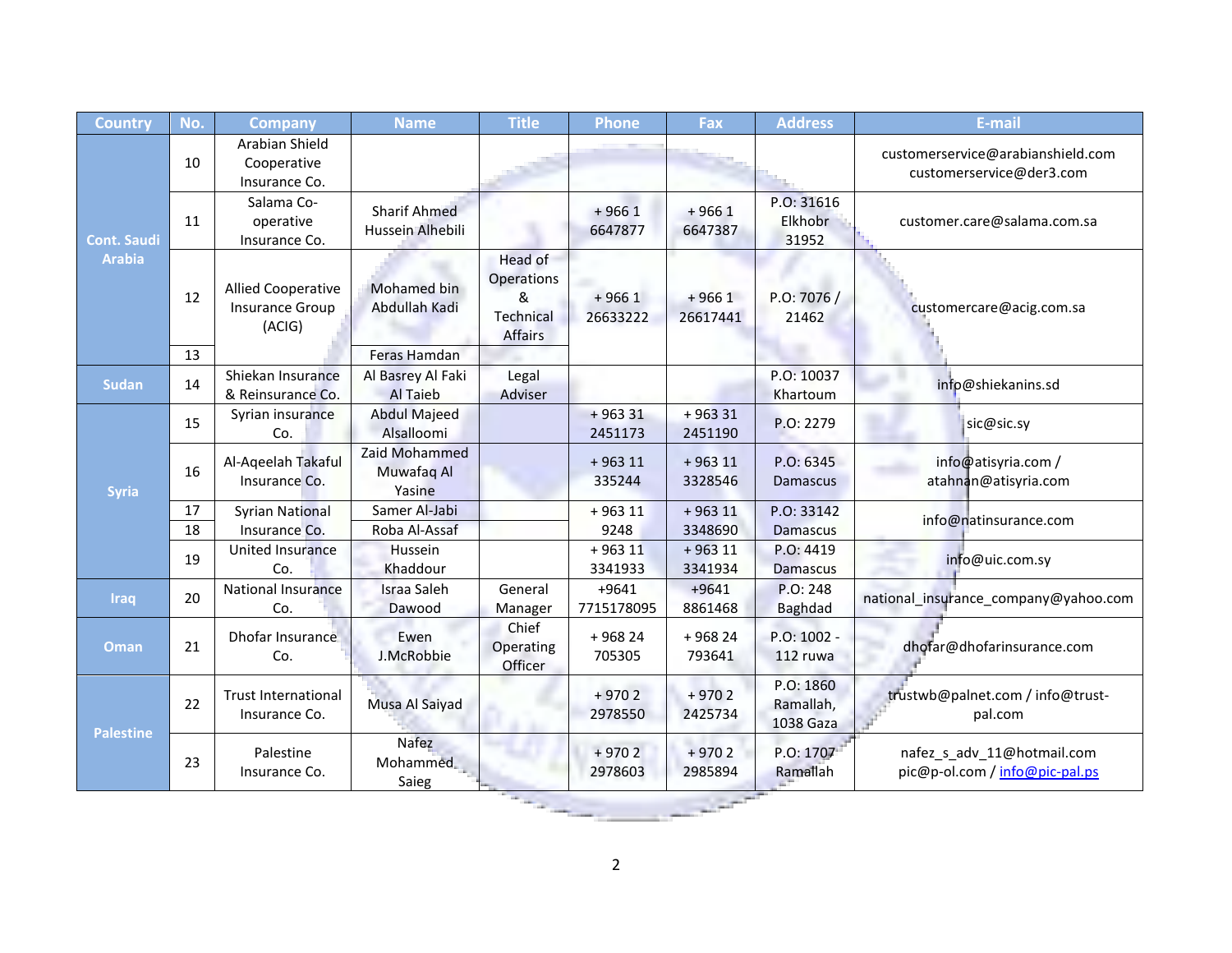| Country        | No. | <b>Company</b>                  | <b>Name</b>                                    | <b>Title</b>                                                            | <b>Phone</b>                     | Fax                 | <b>Address</b>                          | E-mail                                                                        |
|----------------|-----|---------------------------------|------------------------------------------------|-------------------------------------------------------------------------|----------------------------------|---------------------|-----------------------------------------|-------------------------------------------------------------------------------|
|                | 24  | Ghazal Insurance<br>Co.         | Dawoud Salim<br>Tawfik                         | Chairman of<br>The Board                                                | $+965$<br>22445140               | $+965$<br>22438981  | P.O: 24282<br>Safat 13103<br>Kuwait     | info@ghazalins.com /<br>dtawfeeq@ghazalins.com /<br>sabah.hamad@ghazalins.com |
|                | 25  | Warba Insurance<br>Co.          | Ahmed<br>Mohamed<br>Abdou Saleh                | Legal Adviser                                                           | $+965$<br>22914119 /<br>99688279 | $+965$<br>22448169  | P.O: 24282<br>Safat 13103<br>Kuwait     | s.attia@warbaonline.com                                                       |
| <b>Kuwait</b>  | 26  | <b>Gulf Insurance</b><br>Group  | Anwar Badr<br>Alznoki                          |                                                                         | $+965$<br>1802080                | $+965$<br>22961998  | P.O: 1040 Safat<br>13011 Kuwait         | contacts@gig.com.kw                                                           |
|                | 27  | <b>National Takaful</b>         | <b>Faisal Ahmed Al</b><br>Qatami               |                                                                         |                                  |                     | P.O: 21149                              | info@nationaltakaful.com                                                      |
|                | 28  | Insurance Co.                   | <b>Badawi Murad</b><br>Mahmoud<br>Abdel-Fattah |                                                                         |                                  |                     | Safat 13072<br>Kuwait                   |                                                                               |
| <b>Lebanon</b> | 29  | Arabia Insurance<br>Co.         | <b>Grace Douro</b>                             |                                                                         | +961363610                       |                     | $P.O: 2172 - 11$<br><b>Riad Al Solh</b> | arabia@arabiainsurance.com                                                    |
|                | 30  | African Insurance               | Ali Ramadan<br>Uweidat                         |                                                                         | $+21821$<br>3606544              | $+21821$<br>3606546 | P.O: 93398<br>Tripoli                   | info@aic.ly                                                                   |
|                | 31  | Co.                             | Salim Ramadan<br>Al Berkey                     |                                                                         |                                  |                     |                                         |                                                                               |
|                | 32  | <b>Tibesty Insurance</b><br>Co. | Asmaa<br>Mohammad<br>Souf                      |                                                                         |                                  |                     | P.O: 91161<br>Alimad                    | soofasma@yahoo.com /<br>info@tibesty.ly                                       |
| Lybia          | 33  | Takaful Insurance<br>Co.        | Asmaa Ibrahem<br>Algeeb                        |                                                                         | $+21891$<br>8637933              |                     |                                         | a.algeeb@takafuly.com /<br>info@takaful.com                                   |
|                | 34  | Libya Insurance<br>Co.          | Abdul zzaq A.<br>Alfarjani                     | Director of<br>the Legal<br>Affairs Dep. /<br>Member of<br>League Board | $+21821$<br>444150               | $+21821$<br>4444178 | P.O: 2438<br>Tripoli                    | a.alfarjani@libtamin.ly/<br>infolt@libtamin.ly                                |
|                |     |                                 |                                                |                                                                         |                                  |                     |                                         |                                                                               |